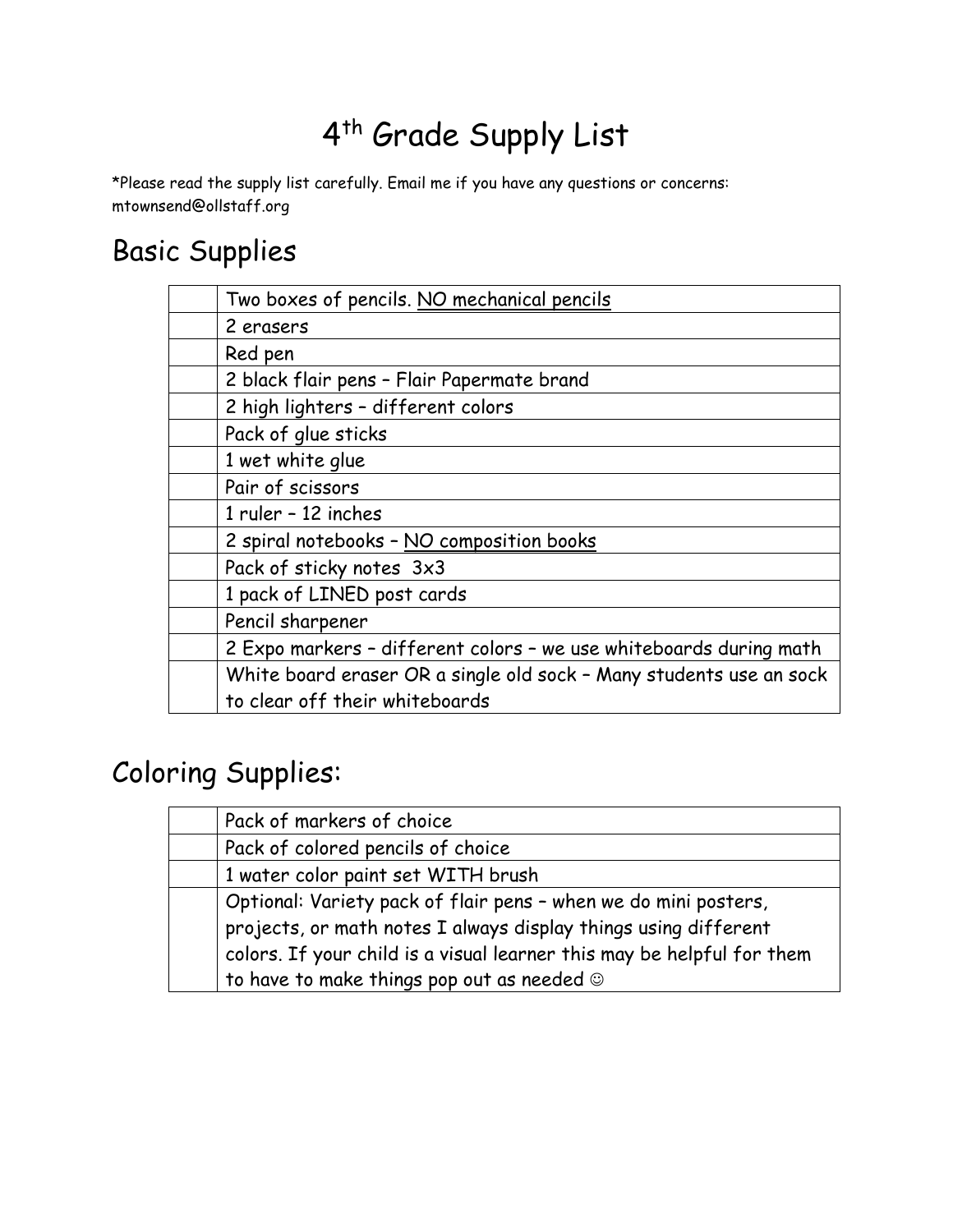### Organizational Supplies:

| 1 plastic folder - this will be used daily for homework and take home    |
|--------------------------------------------------------------------------|
| papers                                                                   |
| 2 inch binder. WITH POCKETS on the inside but NO zippers. Just a         |
| standard binder                                                          |
| Plastic bin - All additional supplies that are not being used for all    |
| lessons will be organized into a plastic bin and stored in their locker. |
| These supplies will include all coloring supplies, sticky notes, post    |
| cards, scissorsetc                                                       |
| Pencil pouch with 3 holes to put inside of binder - We will organize     |
| supplies to put necessary daily supplies into                            |
| 5 binder dividers WITH tabs AND pockets. Plastic preferred               |
| NOTE: *During the first week of school we will label these dividers      |
| together. These will be used all year to hold the work they are          |
| currently working on and reference papers that they will acquire         |
| throughout the academic year. Plastic is preferred to prevent wear       |
| and tear throughout the year. Amazon sells lots of packs of 8, that is   |
| fine to $*$                                                              |
|                                                                          |

#### School Donation Supplies:

- 1. Pack of lined paper
- 2. Box of tissues
- 3. Disinfectant wipes
- 4. Box of Band-Aides

#### Class Donation Supplies Optional:

If you would like to donate any additional supplies please read the list below. Any class donation is greatly appreciated!

- 1. Pack of eraser end caps (large affordable sets can be found on Amazon)
- 2. Variety pack of Sharpies Used for projects, posters, party activities, and parent gifts throughout the year – Costco or Amazon has great deals!
- 3. Additional medium scissors to donate to class bin I see scissors break and need replacing throughout the year. This helps to be able to give someone a replacement if needed throughout the year.